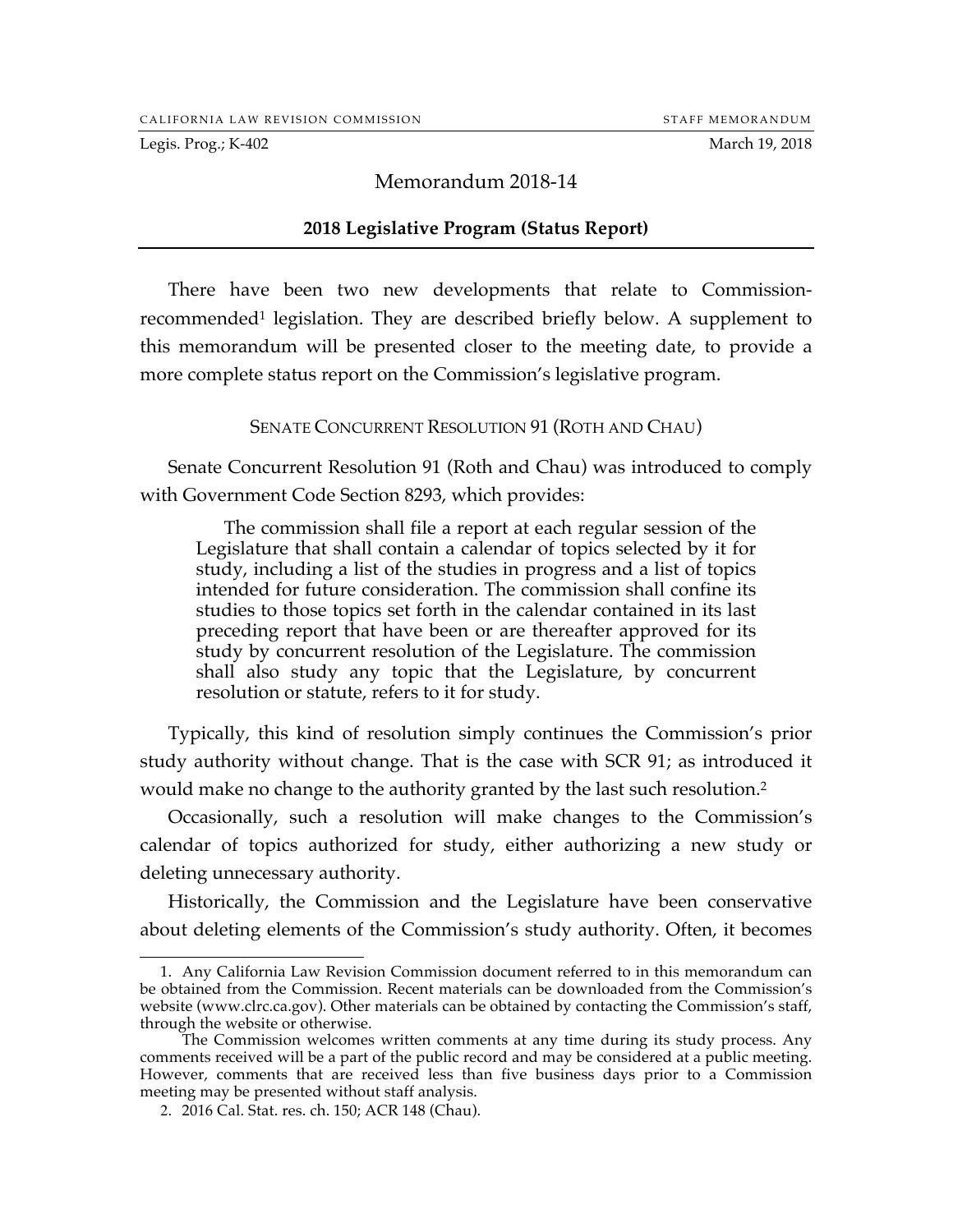necessary for the Commission to return to a former topic to address new developments in the law. It is easier to do so if the Commission retains the necessary authority from year to year, rather than needing reauthorization when a topic requires revisiting. For example, the Commission is currently examining issues raised in connection with existing procedures for the disposition of a decedent's estate without formal probate administration. The Commission was able to turn to that topic promptly, because its resolution of authority includes a broad and recurring grant of authority to study any matter addressed by the Probate Code.

That is why SCR 91 continues the Commission's existing authority on mediation confidentiality, even though the Commission has completed its work on that topic and has no present plans for further work.

Mediator Ron Kelly has written Senator Jackson, the Chair of the Senate Committee on Judiciary, opposing SCR 91 unless it is amended. His letter is attached as an Exhibit.

Mr. Kelly requests two alternative amendments.<sup>3</sup> Both of the alternatives would include the following three elements:

- (1) The Commission's authority to study mediation confidentiality would be deleted.
- (2) The Commission would be barred from spending further resources on the topic.
- (3) The Legislature would declare its rejection of the Commission's recommendation.4

Mr. Kelly's second alternative amendment would also memorialize his description of certain aspects of the history of the Commission's mediation confidentiality study.

The staff does not recommend that the Commission respond in any formal way to Mr. Kelly's efforts. The Legislature is free to make whatever changes to the Commission's authority that it wishes.

However, the staff would like to clear up two points of apparent misunderstanding:

(1) Mr. Kelly writes: "Unless it is now clearly rejected by the Legislature, the Commission's recommended legislation will remain on record."5

l

<sup>3</sup>. See Exhibit p. 2.

<sup>4</sup>. *Id.*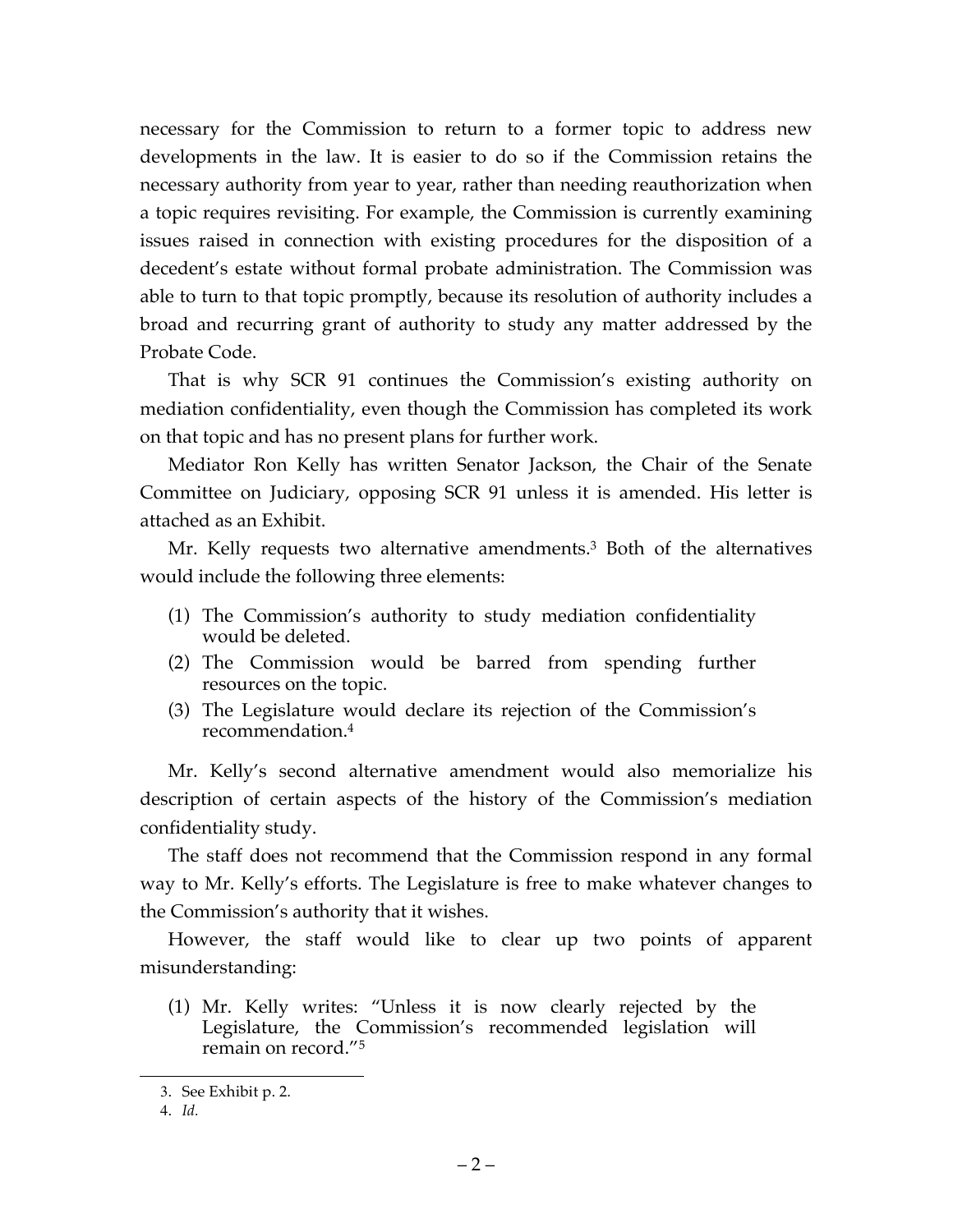The Commission's recommendation on mediation confidentiality is the product of a public deliberative process and is a government publication. It is already "on record" and will remain so, regardless of whether the Legislature decides against enacting the proposed legislation. **Mr. Kelly's proposal would have no effect on the recommendation's status as a record of the Commission's conclusions.**

(2) Mr. Kelly writes: "Supporters have indicated their intent to try again and again to get it enacted in successive future legislative sessions."6

Any legislator, in any future session of the Legislature, is free to introduce any measure, including the Commission's proposed legislation on mediation confidentiality. This is true even if the Commission has nothing further to do with the matter. **Mr. Kelly's proposal would have no effect on whether supporters can seek introduction of the Commission's recommendation in the future.**

#### REVOCABLE TRANSFER ON DEATH DEED

Assembly Member Kiley has introduced Assembly Bill 3004, which would make the following changes to the revocable transfer on death deed statutes:

- (1) Repeal the sunset date (January 1, 2021).
- (2) Amend the definition of "beneficiary" to include nonprofit entities.
- (3) Provide that failure to record the instruction (FAQ) page does not affect the validity of the deed. This is substantively similar to the effect of AB 1739 (Chau), which would implement the Commission's recommendation on *Revocable Transfer on Death Deed: Recordation* (April 2017).
- (4) Add language declaring that the three-year statute of limitations on beneficiary liability to the transferor's estate "shall not be construed to operate as a three-year waiting period for the transfer of property pursuant to a properly executed revocable transfer on death deed."

The staff will monitor this bill and keep the Commission informed of its progress.

Respectfully submitted,

Brian Hebert Executive Director

l

<sup>5</sup>. See Exhibit p. 1.

<sup>6</sup>. *Id.*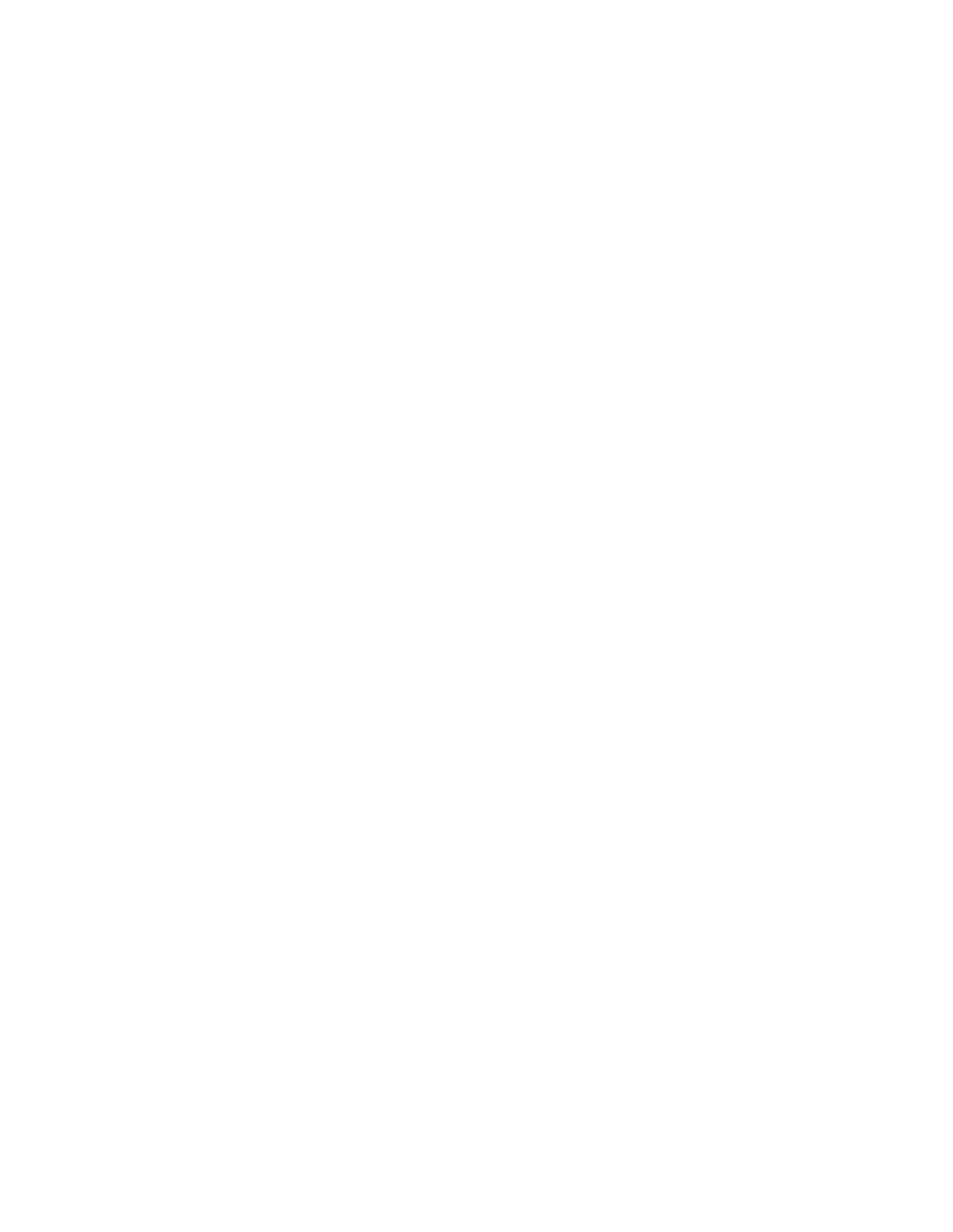Senator Hannah Beth Jackson, Chair Senate Judiciary Committee State Capitol, Room 2187 Sacramento, CA 95814

### **Re: SCR-91 – Oppose Unless Amended**

The Judiciary Committee will be considering SCR-91 to reauthorize the Law Revision Commission's work. Each session for the past six years, this authorizing resolution has contained the wording in the current Section 23 (introduced version dated 1/23/18). This section is now inappropriate for the reasons described below. I respectfully request you oppose SCR-91 unless section 23 is deleted and amended per the attached request.

1. The Commission has already completed the authorized study as directed. It has already approved its Final Recommendation with proposed legislation.

2. The recommended legislation had overwhelming opposition from stakeholder groups, including joint opposition from the Consumer Attorneys of California and the California Defense Counsel, and unanimous opposition from the relevant committee of the Judicial Council. Taken together, the stakeholder organizations on record in opposition represented mediation users, the courts, public agencies, lawyers, and mediators, with millions of hours of direct experience with mediations across all sectors.

3. Every member of both the Assembly and Senate Judiciary Committees was approached by Commission staff and requested to carry the Commission's proposed legislation. No member agreed to carry it due to its nearly unanimous rejection by all affected stakeholder organizations.

4. Unless it is now clearly rejected by the Legislature, the Commission's recommended legislation will remain on record. Supporters have indicated their intent to try again and again to get it enacted in successive future legislative sessions.

5. SCR-91 is the appropriate vehicle for the Judiciary Committee to indicate that it is rejecting the Commission's proposed legislation in Study K-402.

Please see the attached list of 32 stakeholder organizations on record opposing the Commission's proposed approach and the attached requested amendment to SCR-91.

Yours respectfully,

Ron Kelly

Ron Kelly 2731 Webster St. Berkeley, Ca 94705 [<ronkelly@ronkelly.com](mailto:ronkelly@ronkelly.com)> (510-843-6074)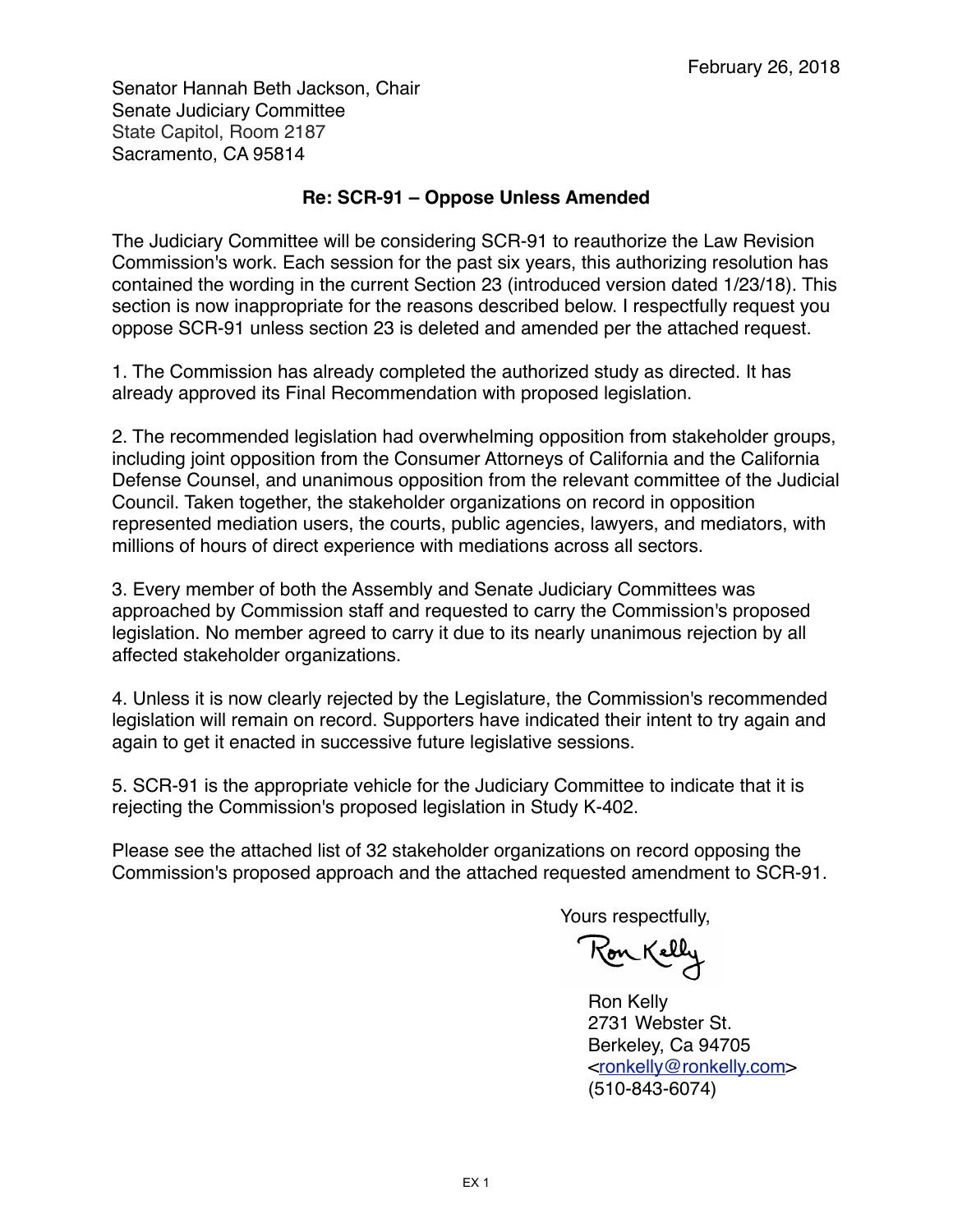# **Requested Amendment to SCR-91**

(23) The Commission's Recommendation in study K-402 is deemed rejected and the Commission is directed to expend no further resources on this study.

## **OR**

(23) (A) After four years of study the Commission in June 2017 formally published and circulated for public comment its Tentative Recommendation in Study K-402.

(i) Commission staff then analyzed the public comment and advised the Commission in Staff Memorandum 2017-52 that "The opposition to the Commission's tentative recommendation can only be described as overwhelming." (page 33). This memo (beginning page 6) lists ten stakeholder organizations formally in opposition, and twenty-two other stakeholder organizations and hundreds of individual stakeholders already on record as opposing the approach the Commission had selected. This included joint opposition from the Consumer Attorneys of California and the California Defense Counsel, and unanimous opposition from the relevant committee of the Judicial Council. Stakeholder organizations on record in opposition represented mediation users, the courts, public agencies, lawyers, and mediators, with millions of hours of direct experience with mediations across all sectors. The only stakeholder organization listed in support was the original sponsor.

(ii) The Commission declined to substantively modify its approach and instead proceeded to approve its Final Recommendation with proposed legislation at its December 1, 2017 meeting.

(iii) The Executive Director then reported to the Commission at its February 8, 2018 meeting that staff had approached every member of the Assembly and Senate Judiciary Committees requesting the member carry the Commission's recommended legislation, and found no member willing to do so.

(B) The Commission's recommendation legislation in study K-402 is deemed rejected and the Commission is directed to expend no further resources on this study.

(23) (A) Analysis of the relationship under current law between mediation confidentiality and attorney malpractice and other misconduct, and the purposes for, and impact of, those laws on public protection, professional ethics, attorney discipline, client rights, the willingness of parties to participate in voluntary and mandatory mediation, and the effectiveness of mediation, as well as any other issues that the commission deems relevant. Among other matters, the commission shall consider the following:

(i) Sections 703.5, 958, and 1119 of the Evidence Code and predecessor provisions, as well as California court rulings, including, but not limited to, Cassel v. Superior Court (2011) 51 Cal.4th 113, Porter v. Wyner (2010) 183 Cal.App.4th 949, and Wimsatt v. Superior Court (2007) 152 Cal.App.4th 137.

(ii) The availability and propriety of contractual waivers.

(iii) The law in other jurisdictions, including the Uniform Mediation Act, as it has been adopted in other states, other statutory acts, scholarly commentary, judicial decisions, and any data regarding the impact of differing confidentiality rules on the use of mediation.

(B) In studying this matter, the commission shall request input from experts and interested parties, including, but not limited to, representatives from the California Supreme Court, the State Bar of California, legal malpractice defense counsel, other attorney groups and individuals, mediators, and mediation trade associations. The commission shall make any recommendations that it deems appropriate for the revision of California law to balance the competing public interests between confidentiality and accountability;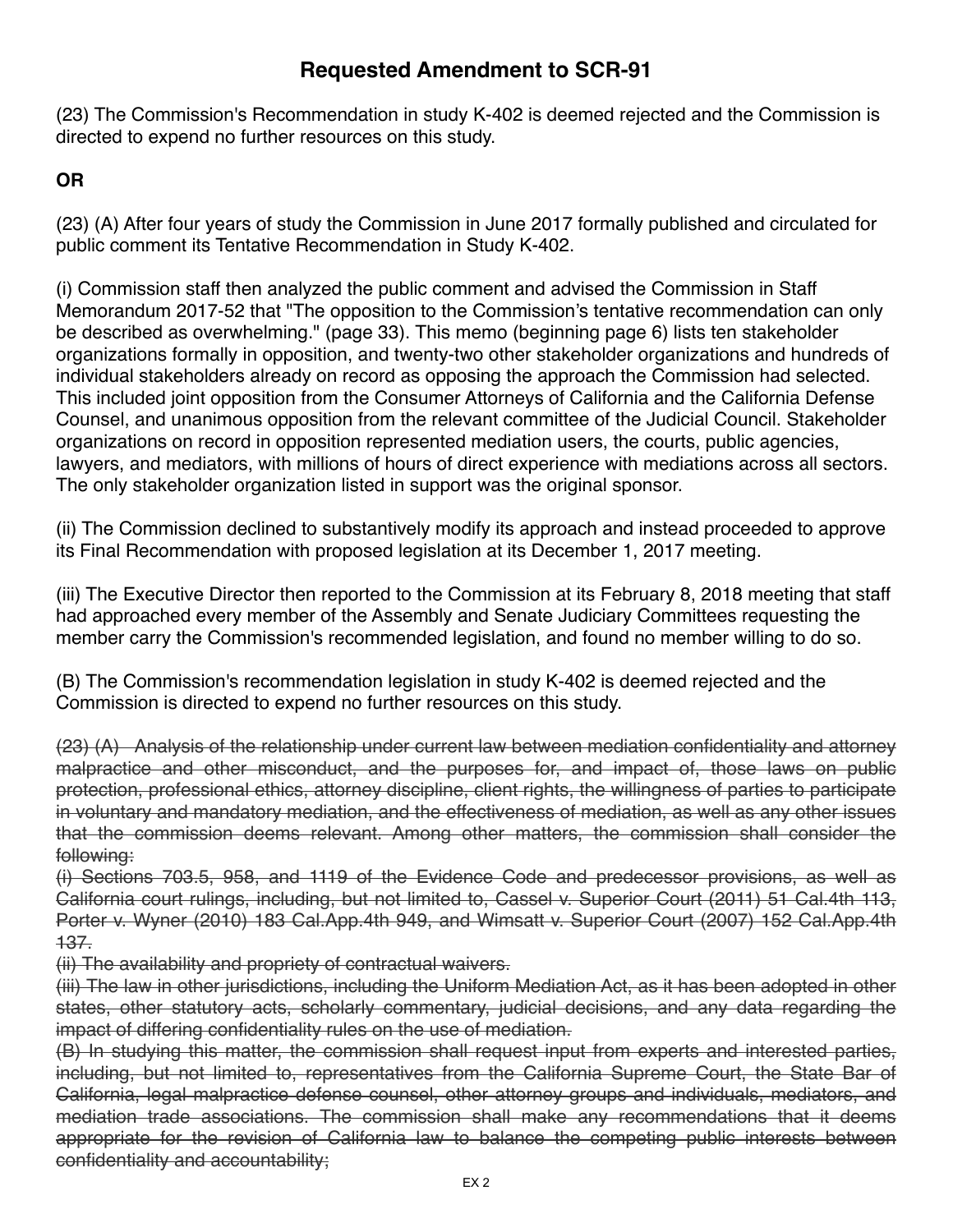# **Coming Bill to End Mediation Confidentiality - 32 Stakeholder Organizations Oppose. 1 Supports. Commission Votes to Proceed Anyway**

In June 2017, the California Law Revision Commission asked for public comment on a Tentative Recommendation for legislation. Their bill will **remove current mediation confidentiality protections** if someone **later alleges** misconduct or overbilling by an attorney advocate. **Thirty-two stakeholder organizations** with direct experience in mediation wrote **in opposition**, or had already written the Commission in the course of its Study K-402. **One** wrote **in support**. Commission staff stated in Memo 17-52, **"The opposition to the Commission's tentative recommendation can only be described as overwhelming**." (page 33)

Ignoring the overwhelming stakeholder opposition, on December 1 the Commission voted to submit the bill in the 2018 session as circulated, with only minor technical revisions. Bill text starts on page 145 at <[http://www.clrc.ca.gov/pub/Printed-Reports/RECpp-K402.pdf>](http://www.clrc.ca.gov/pub/Printed-Reports/RECpp-K402.pdf). The bill will end our current right to choose confidential mediation, in effect since 1985.

Taken together, the stakeholder organizations weighing in represented millions of hours of direct experience with mediations across all sectors. The quotes below summarize the reasons for the nearly unanimous stakeholder opposition.

The **Consumer Attorneys of California and the California Defense Council** explained in a rare **joint letter of opposition** "**Confidentiality promotes candor**, which in turn leads to successful mediation...and **the use of mediation is critical** to successful out of court resolution of disputes."

The **California Judges Association's** opposition statement pointed out that "California Rules of Court, Rule 3.854(b) currently requires...'**a mediator must** provide the participants with a general explanation of the confidentiality of mediation proceedings.'...mediators will now, **if your proposal is adopted**, have to provide an additional explanation to parties...that **whatever they or their lawyers say in the process of mediation is no longer confidential...**"

The **Judicial Council's** relevant committee wrote in opposition: "resolution of disputes in this way is **beneficial to disputants, the court system, and society**...there has not been a sufficient showing that attorney misconduct in mediation is frequent enough to justify taking the risks presented by the Commission's tentative recommendation...mediation misconduct appears to be relatively infrequent...several administrators of court-connected mediation programs...many with decades of experience, reported...**few if any complaints about attorney misconduct in mediations conducted within their programs during their careers.**"

The statewide **Consortium for Children's** opposition letter warned "For the safety of the traumatized children involved in child welfare, **confidentiality is legally and morally mandatory** for the parties to our mediations."

(All quotes above from [http://www.clrc.ca.gov/pub/2017/MM17-51.pdf\)](http://www.clrc.ca.gov/pub/2017/MM17-51.pdf)

Commission Memo 17-52, starting at page 6, lists the following 32 organizations in opposition. (Source: <http://www.clrc.ca.gov/pub/2017/MM17-52.pdf>)

## **Stakeholder organizations specifically opposing the Tentative Recommendation:**

- **1. Judicial Council of California**/Civil and Small Claims Advisory Committee
- **2. Consumer Attorneys of California**
- **3. California Defense Counsel** (list continues next page)